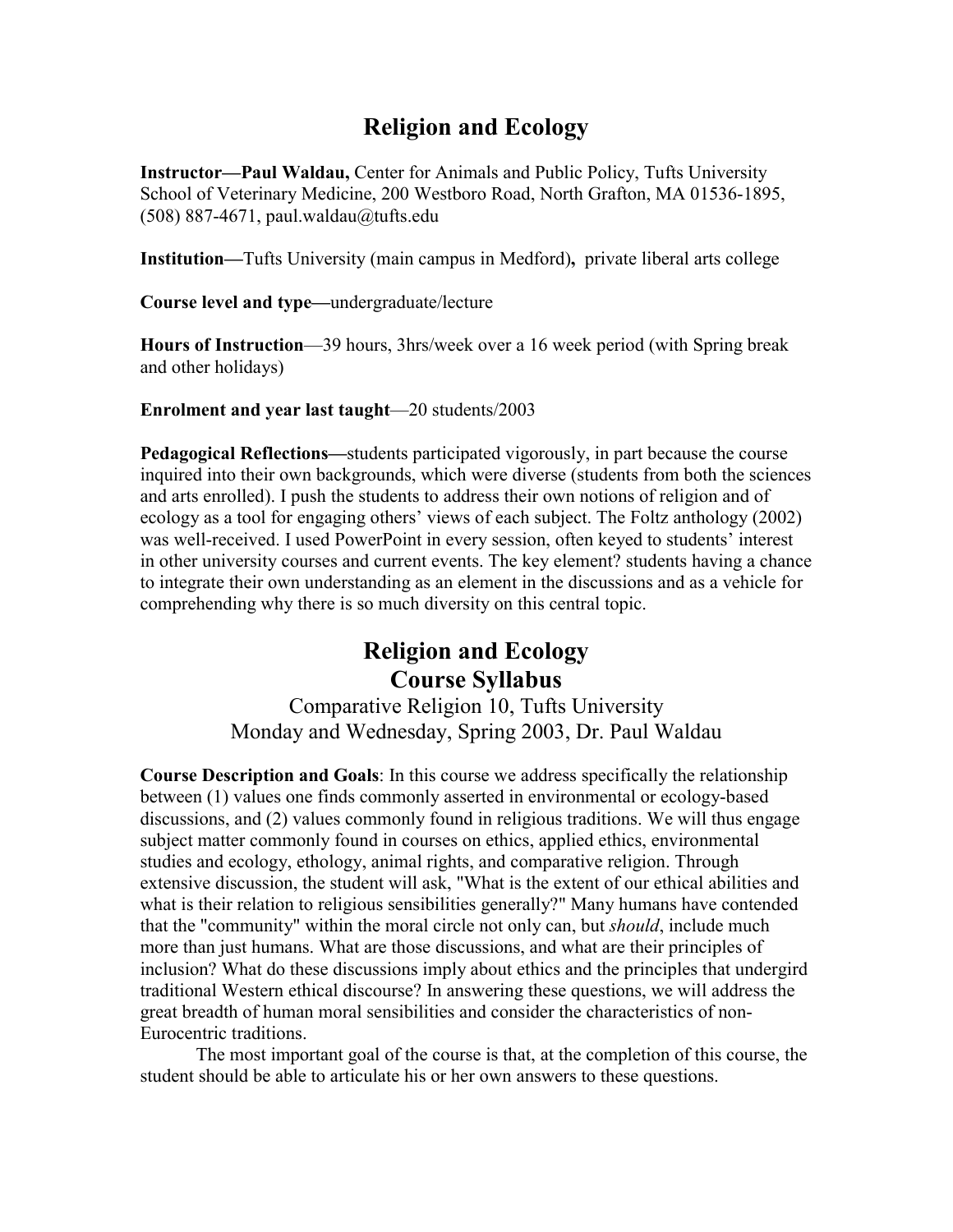**Class Participation and Reading**: Some of the sessions are designated as longer classwide or smaller group discussions, and each lecture will finish at least 10 minutes before the end of the class session so that questions can be addressed. Pre-assigned questions will be the initial focus of the discussions, but additional questions are welcome and expected. The purpose of this extensive discussion is to encourage each student to articulate her views and thinking on the subjects discussed. Questions possess a power well beyond their answers. Thus, each of us benefits not only from asking our own questions, but also from hearing the questions asked by others. Asking questions and listening carefully are skills which can be acquired and enhanced, especially when this is done widely and in a respectful and sensitive manner.

 The texts you will read include both "primary" (that is, original material written by believers) and "secondary" materials (materials about religious belief and practices). These are challenging texts, but since the readings for each section are short, you will be expected to have read them carefully and to be prepared to discuss them. Class participation will count toward the final grade.

 Quizzes on the reading are part of the class participation. As we will discuss in the first class session, the quizzes are short and will focus on the readings, asking, for example, what the principal point of an assigned reading was. Examples of such quiz questions will be given in class.

**Meetings with Professor**: Each student will be required to meet at least twice with the professor during designated times. The first meeting will take place within the first two weeks of class, and will last at least 20 minutes. The purpose of such meetings is to encourage as much participation in the class as possible, since by framing specific questions the student will advance her ability to inquire into this complex subject matter.

**Required Reading**: *Worldviews, Religion, and the Environment: A Global Anthology*, by Richard C. Foltz (Editor), Wadsworth, 2002. This book is referred to below as "Foltz."

 These readings will be supplemented by additional materials on ecology generally, Islam, the Old and New Testament, early Christian theologians, and various indigenous traditions. In addition, there will be extensive materials listed on a Recommended Reading List.

# **Lecture and Discussion Schedule**

# **Week One—January 15, Wednesday**

After introductions, we will discuss how we can work together to clarify the terminology we use when discussing both religion and ecology (the latter term in this class is used in basically the same way we use the term "environmental concerns"). Then we will look at the overlap between (i) ecological or environmental concerns and (ii) traditional religious, philosophical, and ethical concerns. We will finish with group discussions where we focus on how each of us understands and uses the terms "religion," "philosophy," "morality," and "environment/ecology."

Reading for this session: None.

 Reading for next session: Foltz xiii–xvii (Preface), 1–7 (Introduction), 9-16 (Editor's comments and Lowdermilk article), 20-30 (Nasr article); 30–37 (White)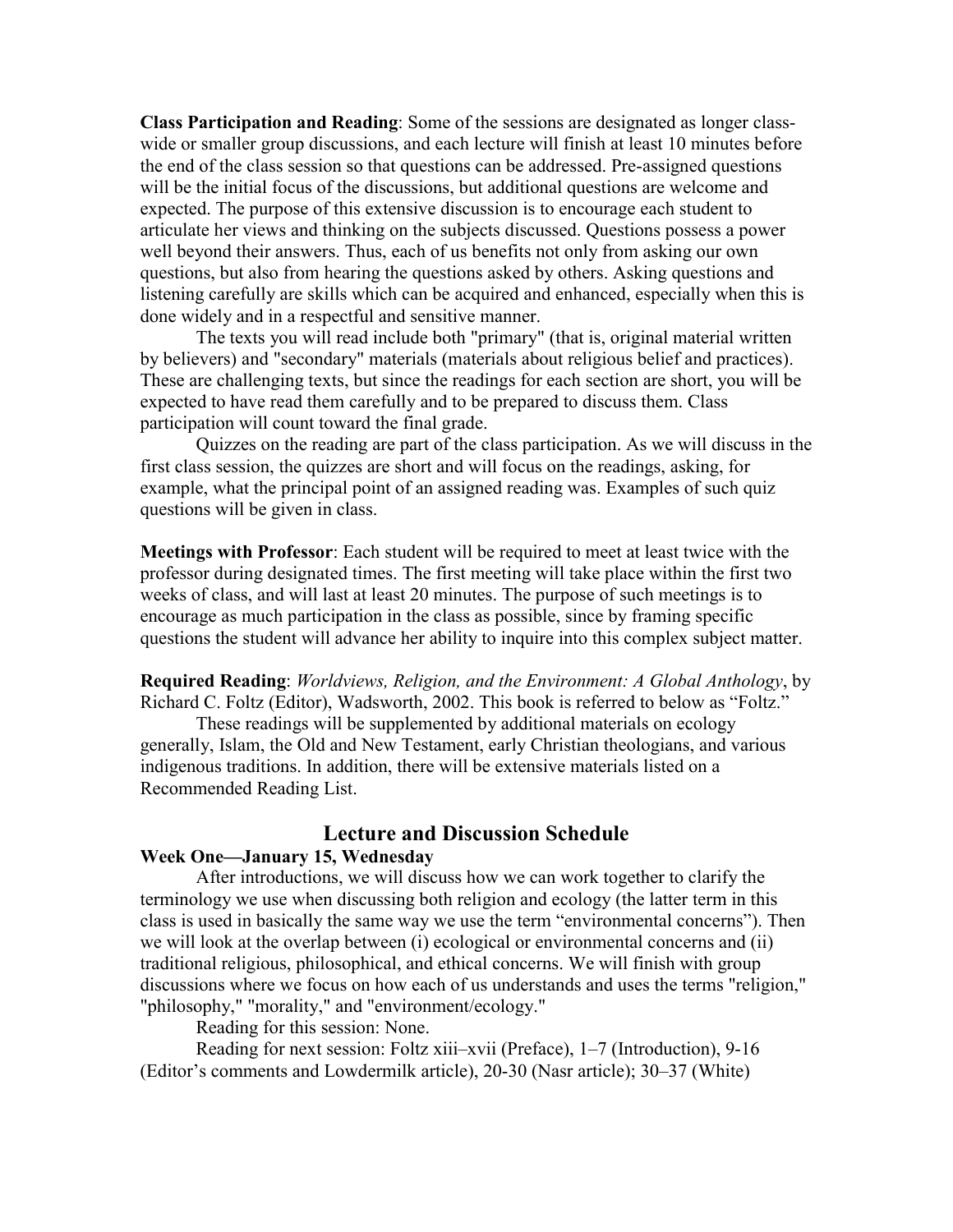### **Part I—The Argument that Religious and Ecological Concerns Overlap**

# **Week Two—January 22, Wednesday only (January 20 is Martin Luther King Day)**

 Examples of ecological concerns that are indistinguishable from religious concerns will include an ancient example (Hindu concerns), two examples from indigenous traditions (North American Indians and Australian aborigines), and a contemporary example from modern theology.

 We will also mention philosophical concerns which are like ecological concerns—the ancient concern for *beatitudo* and the contemporary example of Peter Singer.

 Reading for this session: Foltz xiii–xvii (Preface), 1–7 (Introduction), 9-16 (Editor's comments and Lowdermilk article), 20-30 (Nasr article); 30–37 (White) Reading for next session: Foltz 171–181 (Harris); 193–207 (Kaza)

# **Part II—Ecological Themes in Asian Traditions**

# **Week Three**

 **January 27—**Buddhism

 Reading for this session: Foltz 171–181 (Harris); 193–207 (Kaza) Reading for next session: Foltz 112-119 (Editor's comments, and Chapple article); 130-143 (Narayanan); 413-420 (Sullivan)

#### **January 29**—Hindu traditions

 Reading for this session: Foltz 112-119 (Editor's comments, and Chapple article); 130-143 (Narayanan); 413-420 (Sullivan) Recommended: Foltz 119-129 (Dwivedi)

#### **Week Four**

**February 3**—Chinese views

 Reading for this session: Foltz 208 –217 (Editor's comments, and Tu Weiming article); 217–223 (Tucker article)

Reading for next session: None.

**February 5**—Overview and class-wide discussion

Reading for this session: None.

 Reading for next session: Foltz 279-280; 280-289 (Hütterman); 290-296 (Frymer-Kensky)

### **Part III—Ecological Themes in the Abrahamic/Semitic Traditions Week Five**

**February 10**— The Hebrew Bible

 Reading for this session: Foltz 279-280; 280-289 (Hütterman); 290-296 (Frymer-Kensky)

**February 12**—The New Testament and Early Christianity Reading for this session: Foltz 16-19 (Sittler); 30–37 (White); 318-333 (editor's

comments and Peterson)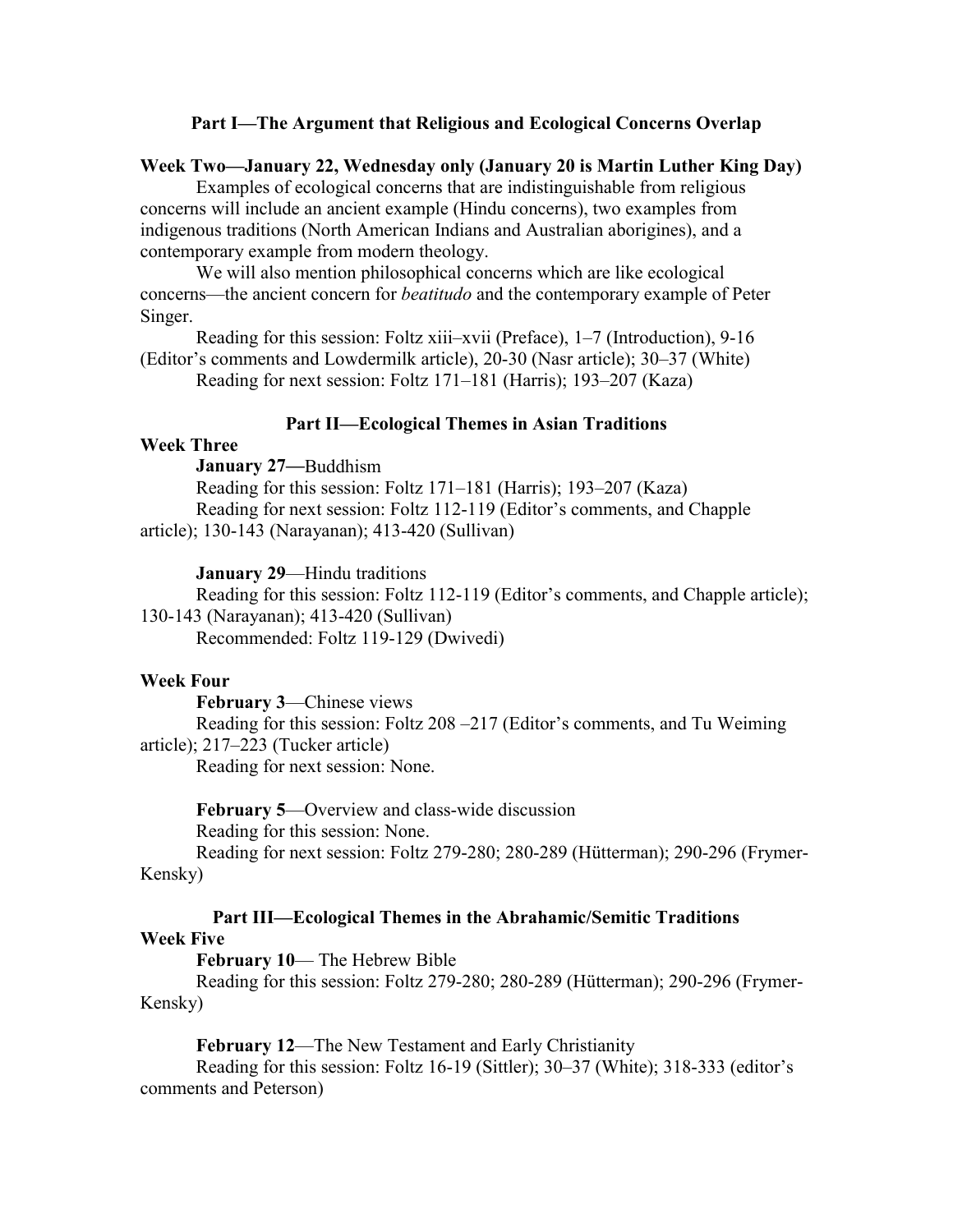## **Week Six**

**February 17**—holiday **February 19**—Modern Judaism Reading for this session: Foltz 296-306 (Schwarzschild); 306-317 (Waskow)

# **Week Seven**

**February 24**—Modern Christianity Reading for this session: Foltz 318-319 (editor's comments); 334-342 (McFague); 342-349 (Chryssavgis); 349-356 (DeWitt)

**February 26**—Islam

 Reading for this session: Foltz 357-365 (Foltz); 366-375 (Afrasiabi); 376-385 (Ammar); 385-391 (Khalid)

# **Week Eight—Ecology and Spirituality outside the Sphere of the Major Religious Traditions**

**March 3**—Indigenous peoples' beliefs—more Amerindian views Reading for this session: Foltz 81-89 (Deloria);104-111 (Nabhan) Recommended: Krech, Shepard III 2000. *The Ecological Indian: Myth and History*, New York: W. W. Norton

**March 5**—Other indigenous peoples' beliefs—African and Australian views Reading for this session: Foltz 89-97 (Graham); 97-103 (Omari); 503-514 (Daneel)

#### **Week Nine**

**March 10——Mid-term exam**

# **Part IV—Modern Views of Nature, and the Relation of the Modern Environmental Movement to Religious Worldviews and Values**

#### **Week Nine (continued)**

**March 12**—The disenchantment of nature in European and American thought, and reactions to the disenchantment—Romanticism, Thoreau, Muir, Leopold

Reading for this session: Foltz 39-49 (Merchant);  $66-75$  (Loy); 431-434; handout re early features of environmental thinking in North America

 Recommended: Leopold, Aldo, *A Sand County Alman*ac*, with Essays on Conservation* 

*from Round River*; Nash, Roderick *Wilderness and the American Mind*, 3rd edn

 Reading for next session (March 24): Foltz 456 (editor's comments); 457-464 (King); 464-472 (Ruether)

# **Week Ten**

 **Spring Recess (no sessions during Week of March 15)**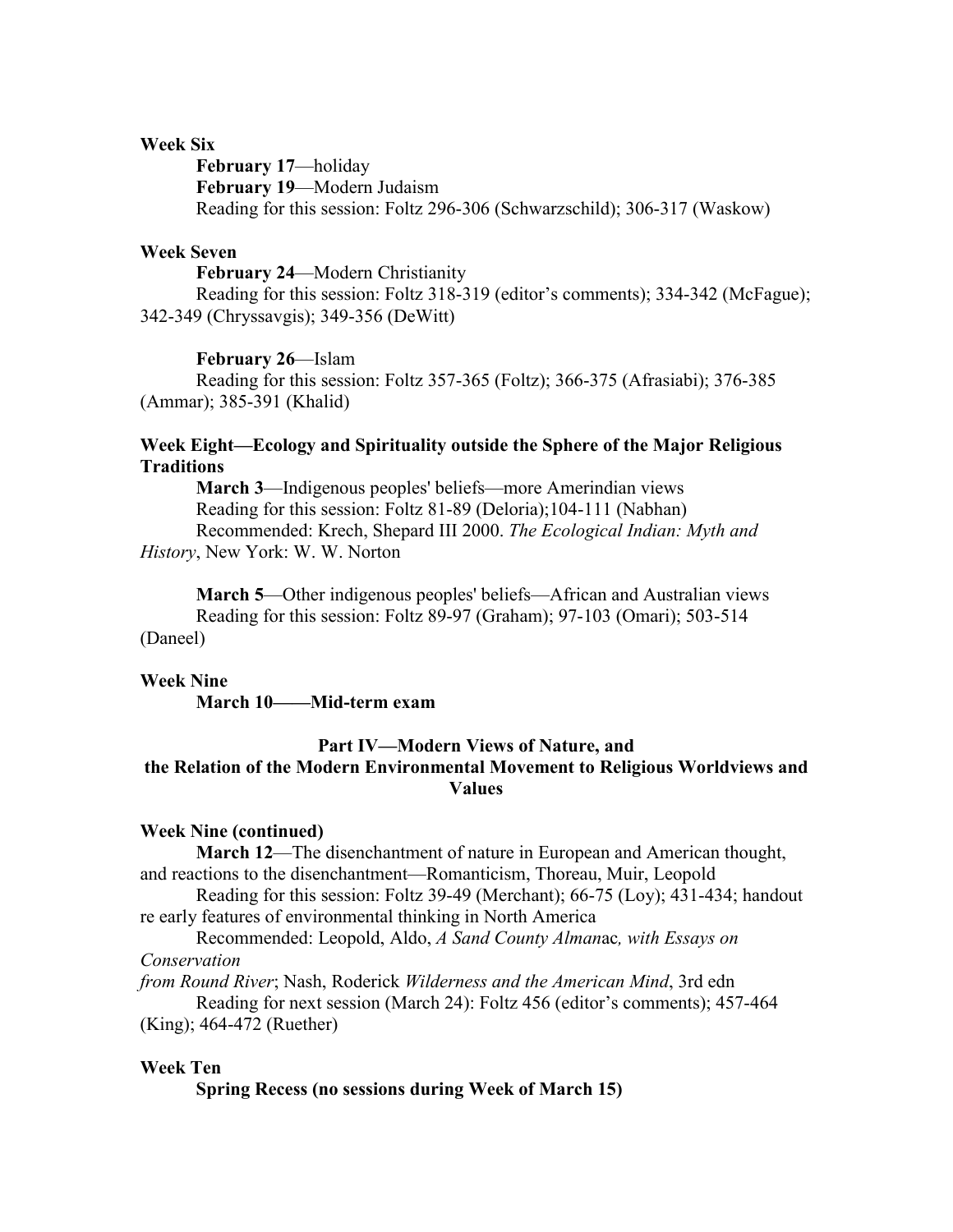# **Week Eleven**

**March 24**—Ecofeminism

 Reading for this session: Foltz 456 (editor's comments); 457-464 (King); 464-472 (Ruether)

**March 26**—Ecofeminism Reading for this session: Foltz 472-481 (Riley); 481-492 (Mellor)

# **Week Twelve**

**March 31**—Deep and Social Ecologies—this 25 minute lecture will be followed by small group discussions of this analysis in relation to the disenchantment of nature.

 Reading for this session: Foltz 430 (editor's comments); 434-440 (Devall and Sessions)

**April 2**—Deeper Ecologies

Reading for this session: Foltz 441-446 (Macy); 447-455 (Taylor)

# **Week Thirteen**

**April 7**—Contemporary theology that attempts to take environmentalism as a guideline

Reading for this session: Foltz 525-531 (Thomas Berry); 500-503 (Boff)

**April 9**—Contemporary religious movements that take ecological realities

# seriously

Reading for this session: Foltz 392-3; 403-413 (Foltz); 420-427 (Harvey)

# **Week Fourteen**

**April 14**—The Place of Non-Human Animals in Ecological and Religious Views Reading for this session: Foltz 554-560; Handout, Waldau article on religion and animals

**April 16**—The contemporary scene: Animals in the worlds of environmental protection, environmental law, and ecological religion

Reading for this session: Handout, Waldau article "The Animal Invitation"; Handout, Waldau on environmental law, ecological ethics, and nonhuman animals

# **Week Fifteen**

**April 21**— Modern Science, Modern Environmentalism, and Religious Values Reading for this session: Foltz 531-540 (Lovelock); 540-554 (Eisler)

**April 23**—New Visions

 Reading for this session: Foltz 562-568 (Korten); 568-576 (Norberg-Hodge); 576- 582 (Wendell Berry); 582-590 (Rasmussen)

# **Week Sixteen**